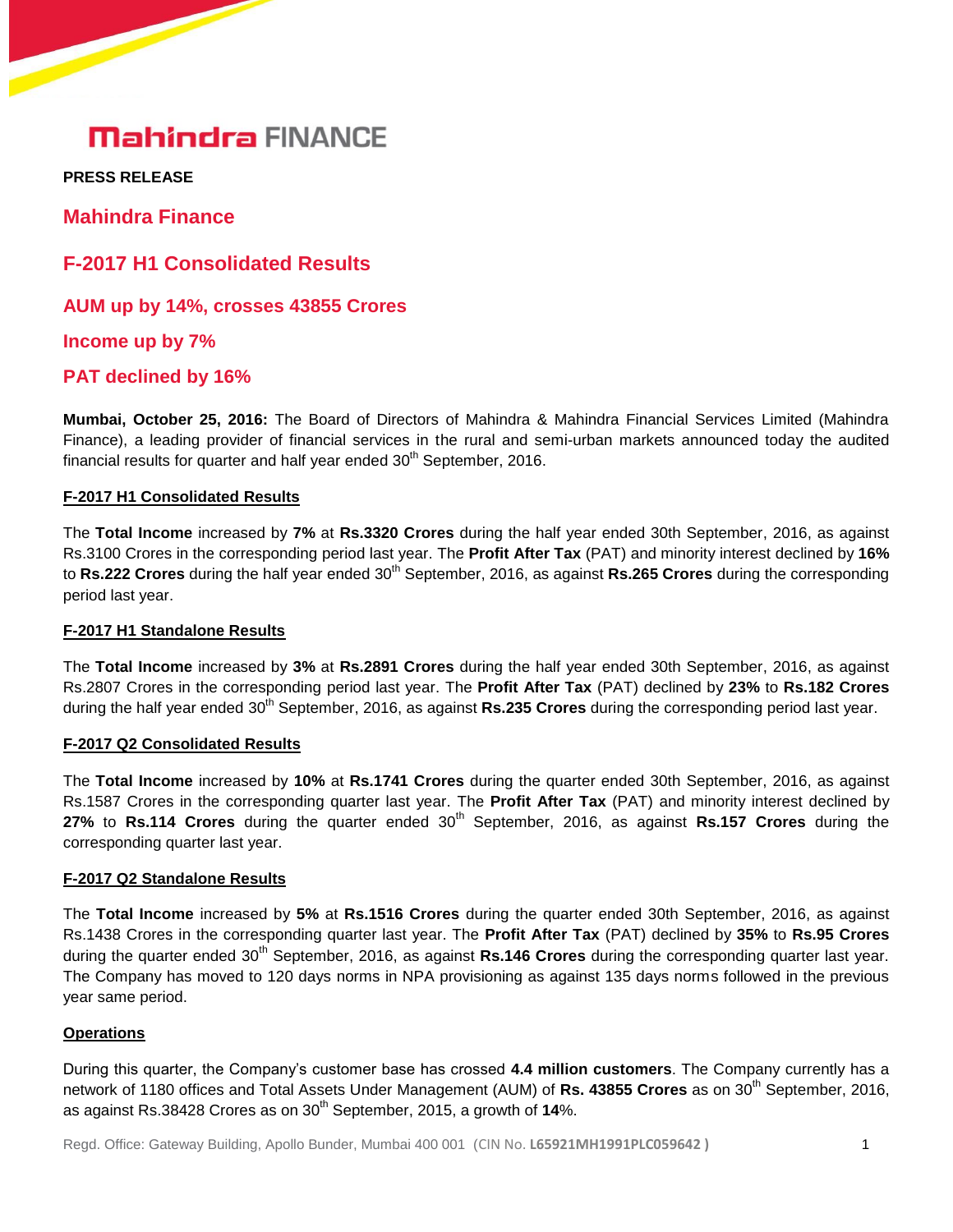## **Mahindra FINANCE**

Mahindra Finance for the quarter ended 30th September, 2016, has **disbursed** (value of assets financed) **Rs.7543 Crores** as against Rs. 5866 Crores, registering a growth of **29%** over the same quarter previous year.

The Company follows prudential norms for income recognition, asset classification and provisioning for Non-Performing Assets (NPAs) as prescribed by Reserve Bank of India (RBI) for NBFCs and has also been making additional provision over and above the prudential norms. The cumulative additional provision over the prescribed RBI norms is at **Rs.673** Crores. In view of the wide spread monsoon the rural sentiments have turned positive and the farm cash flow is expected to improve along the following months.

#### **SUBSIDIARIES**

#### **Mahindra Insurance Brokers Limited (MIBL)**

During the quarter ended 30th September, 2016, MIBL registered **income** at **Rs.37.8 crores** as against Rs.30.9 crores, registering a **growth of 22%** over the same period previous year. The **Profit After Tax (PAT)** registered was **Rs.8.6 crores** as against Rs.9.0 crores, registering degrowth of 4% over the same period previous year.

During the half year ended 30th September, 2016, MIBL registered **income** at **Rs.74.3 crores** as against Rs.62.6 crores, registering a **growth of 19%** over the same period previous year. The **Profit After Tax (PAT)** registered was **Rs.18.6 crores** as against Rs.18.6 crores, registering flat growth over the same period previous year.

### **Mahindra Rural Housing Finance Limited (MRHFL)**

During the quarter ended 30th September, 2016, MRHFL **disbursed Rs. 453.5 Crores** as against Rs.341.7 Crores during the same period previous year, registering a **growth of 33%** over the same period previous year. The **Profit After Tax (PAT)** registered a **growth of 102%** at **Rs. 20.0 Crores** as against Rs. 9.9 Crores registered for the same period previous year.

During the half year ended 30th September, 2016, MRHFL **disbursed Rs. 858.5 Crores** as against Rs. 680.9 Crores during the same period previous year, registering a **growth of 26%** over the same period previous year. The **Profit After Tax (PAT)** registered a **growth of 68%** at **Rs. 28.0 Crores** as against Rs. 16.7 Crores registered for the same period previous year.

#### **Mahindra Asset Management Company Private Limited (MAMCPL)**

Mahindra Asset Management Company Private Limited (MAMCPL), launched its second mutual fund scheme called 'Mahindra Mutual Fund Kar Bachat Yojana' on 22nd August, 2016. This Fund is an equity fund and investments by individuals in the Fund are eligible for tax benefits under the Income tax 1961. The Fund garnered more than 18,000 applications and received an amount of Rs.120 crores. Along with the MAMCPL Liquid Fund, the Assets under Management of the Fund have crossed Rs.1400 crores.